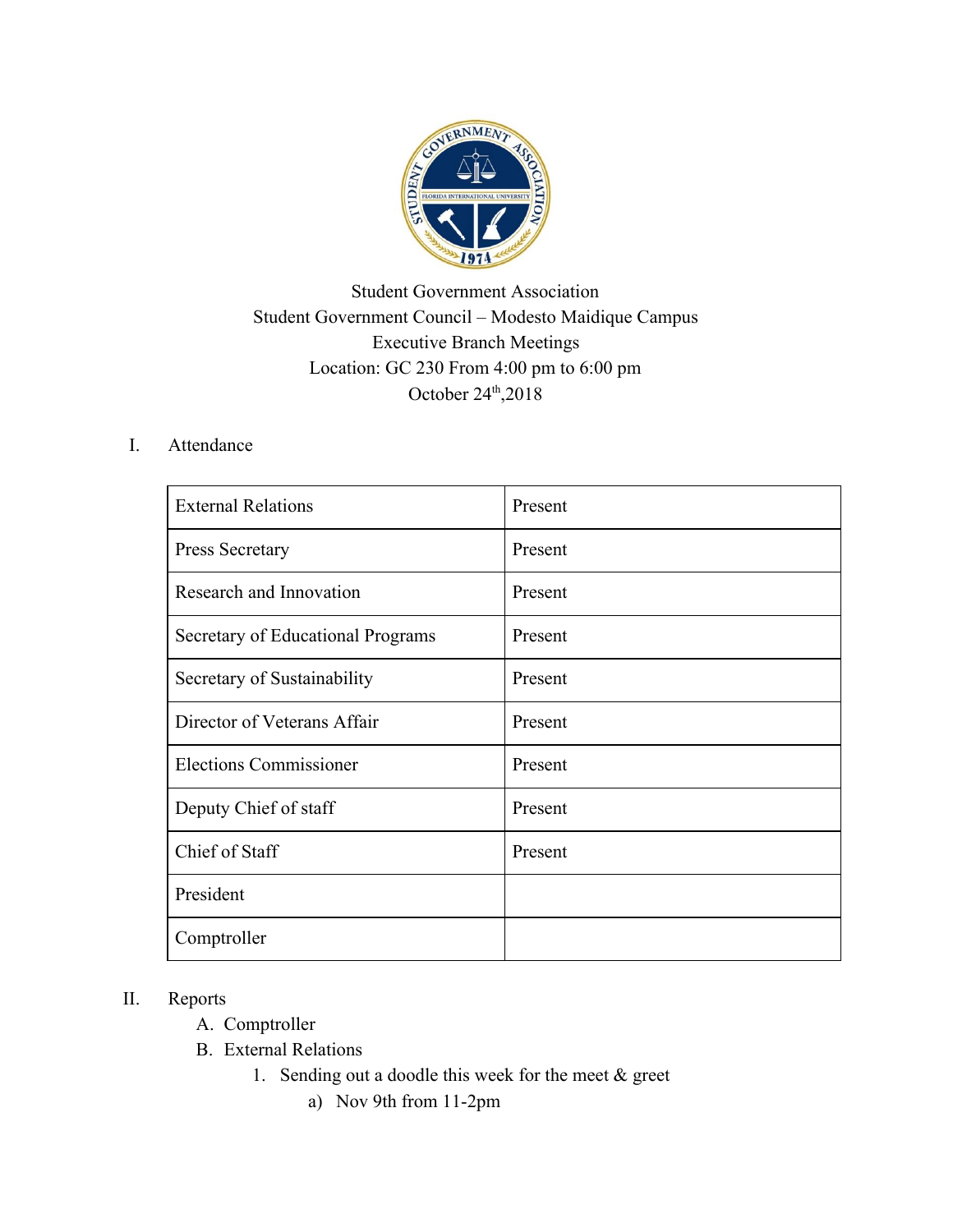- b) 30 minute slots
- 2. Will be creating a forum for advertisement with the help of Jerome
- C. Press Secretary
	- 1. Last week I attended the event with the athletes.
	- 2. Trying to think of ideas for future press releases.
- D. Deputy Chief of staff
	- 1. Updated the SGA Calendar.
	- 2. Set a date for the November SGA Bonding Event.
		- a) We will be having a Thanksgiving potluck during the Intern meeting on November 20th from 4-6pm.
	- 3. Began planning the December SGA Bonding Event. It will be a Secret Santa and I will be planning it more extensively in November.
	- 4. Began crafting the paper tree and branches for the October SGA Bonding Event (Leaf a Positive Message for SGA).
	- 5. I will start printing out the leaves and passing them out in the SGA office within the next 2-3 weeks.
	- 6. Resent link for the SGA Bonding Trip in Orlando form.
		- a) Received 72 responses
- E. Innovation and Research
	- 1. This past week I attended the first University Task Force meeting
	- 2. We have our next meeting this week
	- 3. Attended the SGA athletics events
	- 4. Scheduled the interview for the directors i was looking to appoint
		- a) Have been doing interviews this week
		- b) Last week I attended the Hults Workshop
			- (1) Last day to register a team is October 30th
		- c) Presented at an event called, My Miami Story.
		- d) Looked into utilizing the panther mover for early voting.
		- e) Attended Senate meeting this week
- F. Secretary of Educational Programs
	- 1. Intern meeting was yesterday
		- 2. Spoke with Stacey in regards with Interns Got Talent
			- a) Tentative date is after Halloween
			- b) Currently planning
			- c) Next tuesday, will be having a costume contest
		- 3. Interns send me list of interest positions to shadow
		- 4. Spoke with John and his company regarding orders for pop-sockets
		- 5. Helping Jillian plan the bonding event to Orlando
		- 6. Planning to speak next Monday to Senate on shadowing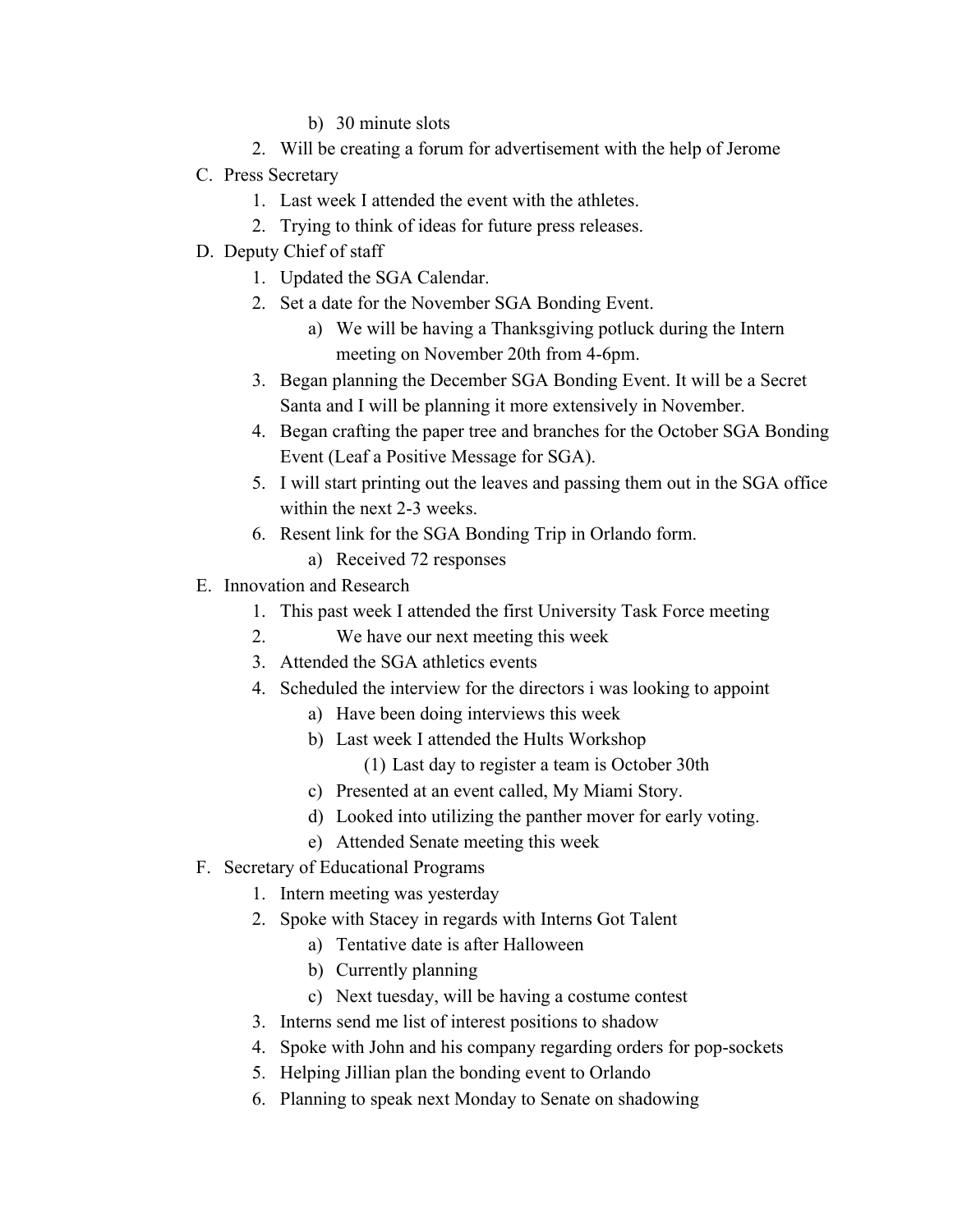- G. Secretary of Sustainability
	- 1. I met with John Cozza to talk about the updates I had for the arboretum.
		- a) He gave great ideas for it and gave me more resources.
	- 2. I worked on the the vision map for the arboretum and am almost done with it.
	- 3. I set up meetings with Sanyo and the head of Tree Campus USA to discuss the arboretum.
		- a) Talked about expanding the arboretum to BBC campus as well.
	- 4. I headed a volunteer day, gave a tour of the preserve, and guided volunteers.
	- 5. I have also been preparing for the sustainability event on Wednesday.
	- 6. I have been working on a resolution for senate in regards with the Office of Sustainability.
- H. Elections Commissioner
	- 1. Lower Division Apps will be closed by Monday and someone will get confirmed on Monday for the Lower Division Senate position.
		- a) Update: Lower Division Senate position is filled
	- 2. Interviewing two applicants for the Elections Board.
	- 3. Got in contact with Senator Betsy to fill the Nursing Senate Vacancy
- I. Director of Veterans Affairs
	- 1. Confirmed meeting with Sabrina with Veterans at the VA this Friday.
		- a) Meeting is at 1:00pm
	- 2. Veterans breakfast will be at the VA building.
		- a) Vicky's will be provided
		- b) November 8th
	- 3. Printer Issue finally resolved.
	- 4. Veteran appreciation week flyer done.
		- a) Starts on Nov. 3rd -9th
		- b) November 3rd Veteran's Tailgate
		- c) November 5th Felsberg Memorial Plaza event
		- d) November 6th FIU Veterans Breakfast

(1) At GC Ballrooms

- e) November 7th Breakfast at Vicky's
- f) November 8th event in general with veterans and JROTC
- g) November 9th Health Promotion Veteran message at VMA office
- J. Chief of Staff
	- 1. Worked on Athletics Event #1 Wonderful Wednesday 10/17.